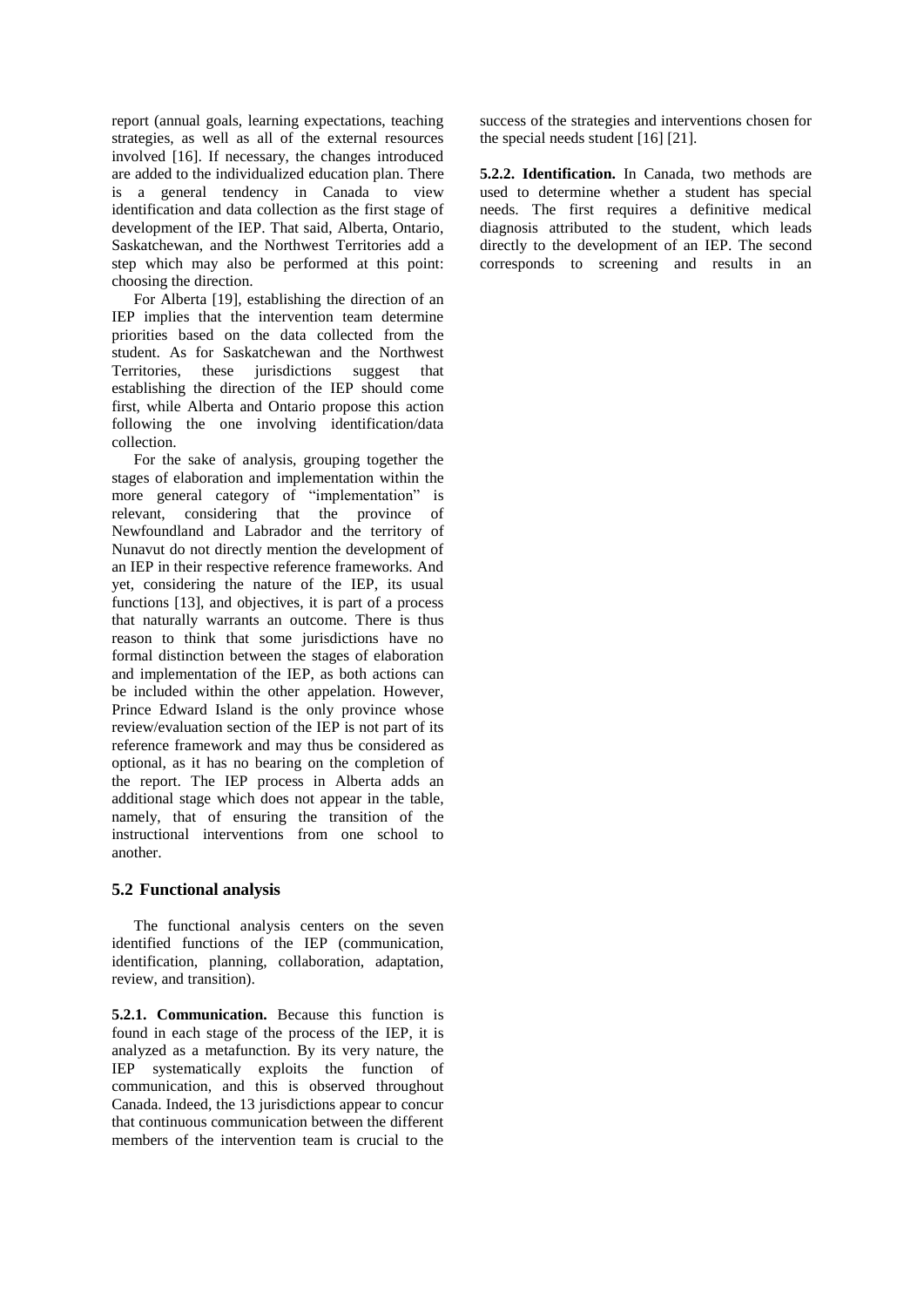individualized education plan. With the exception of Nova Scotia [32] and Newfoundland and Labrador [30], there is a inclination to include these personalized adjustments and modifications directly in the individualized education plan. Only Nova Scotia separates the two by placing adjustments in the student's file and modifications in the individualized education plan.

Of interest is that the 13 Canadian jurisdictions have established an extensive list of accommodations for these students (depending on the difficulty) during their provincial assessments, including general adaptations pertaining to the presentation of the assessments and increased time allotments to complete these exams. Here, the Northwest Territories [33] are the exception by not considering CITs among its official accommodation measures.

**5.2.6. Review.** As shown in Figure 1, the review takes place at the end of the process and helps to determine the relevance of pursuing the individualized education plan as it was conceived for the special needs student. While most Canadian jurisdictions recognize the importance of this element, there are nuances in terms of the recommended frequency of review. Indeed, the government of Nunavut [34] indicates no such recommendation as to how often the IEP should be revised, while the other jurisdictions include this directive, which varies considerably depending on location. Four jurisdictions recommend an annual review, at the end of each school year [17] [21]. In the provinces of Québec and New Brunswick, there is no definite schedule of review; as each IEP is different and the situation varies depending on the needs addressed [13] [31].

**5.2.7. Transition.** The intervenion plan ensures the function of transition when it allows for of continuity instructional measures to ease the passage from one environment to another [13] [17] [18]. By taking advantage of what worked with the student up to now, the function of transition becomes relevant, particularly at the end of a cyclical process. Some Canadian provinces and territories have welcomed transition as an integral part of the IEP, while others prefer a separate document.

## **6. Conclusion**

The individualized education plan is now a shared and supported method with several commonalities. Yet while the IEP is used daily in today's schools and its implementation issues have been resolved, its legal premises continue to vary significantly from one education system to another. The same can be said regarding the quantity and quality of documents defining its use in Canada's different provinces and territories. Overall, however,

these intervention plans contain similar elements and implementation processes, meaning that although they may differ, their ultimate goal is the same.

The functions are also basically the same across the country, except regarding the function of identification. Indeed, this relatively new function differs significantly among the provinces and territories, through such transformations as inclusion and the non-categorical approach. Focusing on the nature rather than the causes of the student's difficulties holds the school team accountable for the function of identification. That said, there is evidence of a transition in Canada, particularly in categorical provinces. In British Columbia, for example, both a diagnosis and 30 hours of intervention with a remedial teacher may serve for this identification. Provinces using a non-categorical system have included this new function in their IEP, while categorical provinces such as Alberta and Ontario are now open to allowing the use of IEPs without the need for a diagnosis. Moreover, while each function is presented linearly within the cyclical configuration of the IEP (see Figure 1), results indicate that aspects of some of them manifest over a wider time period, such as the function of collaboration which has been mainly studied under the angle of its occurrence after the meeting to establish the IEP, even if it may also take place beforehand.

The fact that certain functions not explicitly expressed in the existing documentation does not mean that these stages of action are not part of the IEP of a particular province or territory or team responsible for its implementation.

## **7. References**

[1] S. Higgins and J. Barresi, "The changing forces of public policy", Exceptional Children, 45(4), 1979, pp. 270- 277.

[2] D. Poirier, L. Goguen, and P. Leslie, Education rights of exceptional children: A national study of multi-level commitment, Carswell, Vancouver, 1988.

[3] A. Aucoin, L. Goguen, and R. Vienneau, "Pas plus spécial que nécessaire: analyse des politiques scolaires de la Nouvelle-Écosse à l'égard de l'inclusion scolaire des élèves avec handicaps", Education et Francophonie, 39(2), 2011, pp. 23-49. http://www.acelf.ca/c/revue/pdf/EF-39-2- 023\_AUCOIN.pdf. (Acces date 28 March 2016).

[4] K. Rotter, IEP used by general and special education teachers. SAGE Open. April-Jun, 1-8. Plan (IEP) goals and objectives, Journal of Early Intervention, 23(2), 2014, pp. 92-105.

[5] D. Mitchell, M. Morton, and G. Hornby, Review of the literature on Individual Education Plans: Report to the New Zealand Ministry of Education, Christchurch, New Zealand, 2010.